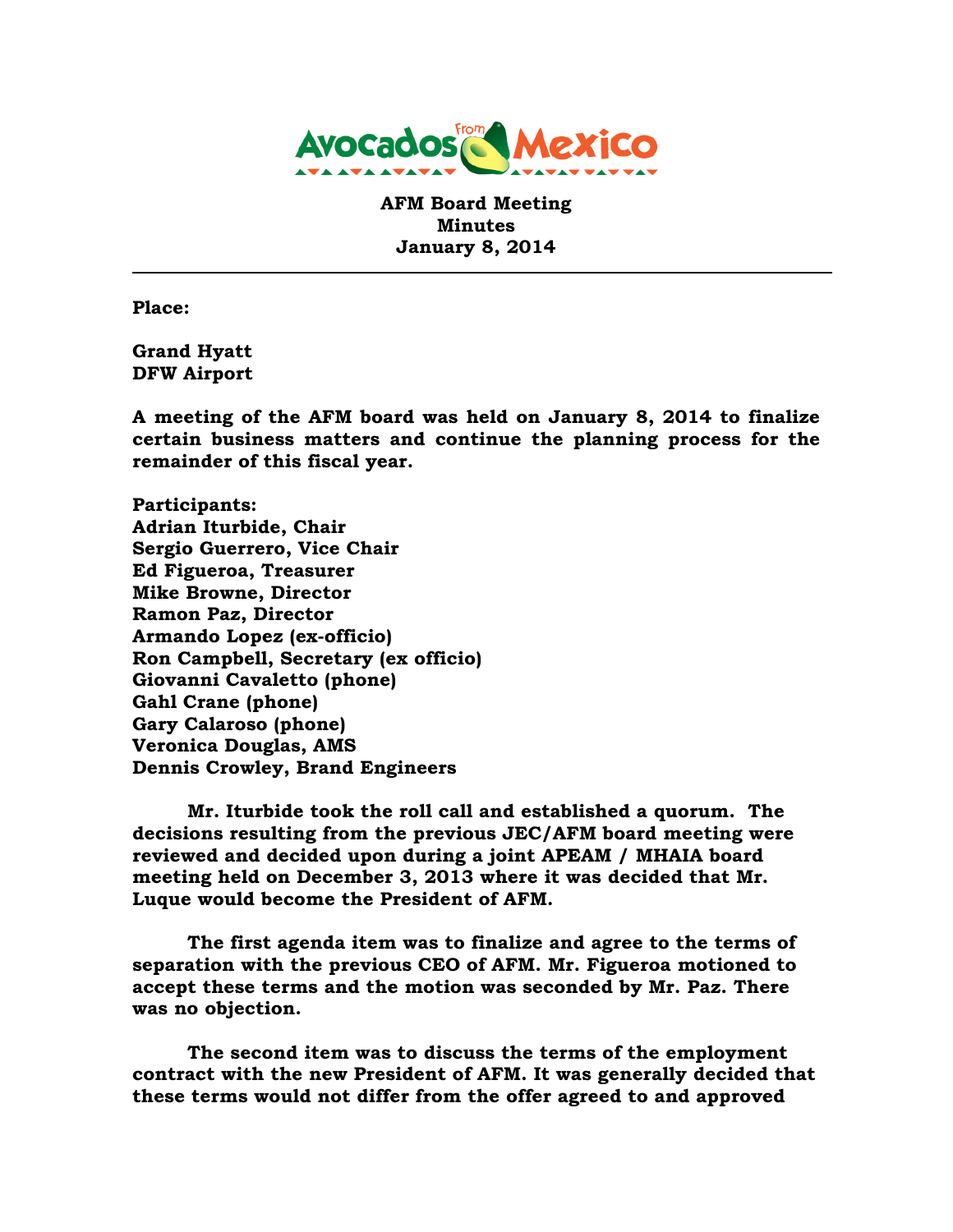**during the December 3rd meeting in Dallas. Mr. Brosch encouraged the board to develop a corporate employment policy manual to address and standardize all employment agreements within AFM. The manual should include such matters as: vacation time / use or loose / payment upon separation, 401K plans and company matching, at will employment and other matters that are not consistent in the existing structure. All future employees will be hired within the confines of this employment policy. Additionally, Mr. Brosch will contact Gruma to ensure that Mr. Luque's employment with AFM does not conflict with their separation agreement.**

## **Marketing Presentation - planning and timing**

**Mr. Luque presented AFM Marketing Strategy based on a consumer segmentation approach (General Market & Hispanics) and five strategic planks where our main activities will be focus: Brand Building, Category Growth, Consumer Engagement, Trade Excellence and Future Consumers. All of this is supported by a robust research plan and a Company Planning Process.**

**Mr. Luque presented slides for the AFM Business Strategy including target definition, as well as Strategic Bases and Vision. In general, the Board agrees to the approach.**

**Mr. Luque presented a new Planning Process with a Calendar that included some Planning Workshops to integrate the company and agencies on the strategies. The Board acknowledged the process and dates. AFM will be presenting a final proposal for AFM Board approval the last week of May. For this planning process, AFM will be working on a Strategic Framework to identify key Insights with the joint marketing committee.**

**The Board asks that every time we meet we should have a small recap of the marketing activities we are developing for AFM. Mr. Luque presented his personal Scope of Work by individual plank. The Board agrees on his general plan.**

**Mr. Luque proposed the opportunity to develop strong promotional activities in the last part of the year when volumes are high. The Board acknowledged a proposal for an extended promotional period for football including tailgating and college Football. Sergio Guerrero pointed out that the College Football rules are changing and they will have playoffs in December providing a good marketing opportunity for AFM. Mr. Luque also proposed Hispanic Heritage Month (September) as a possibility.**